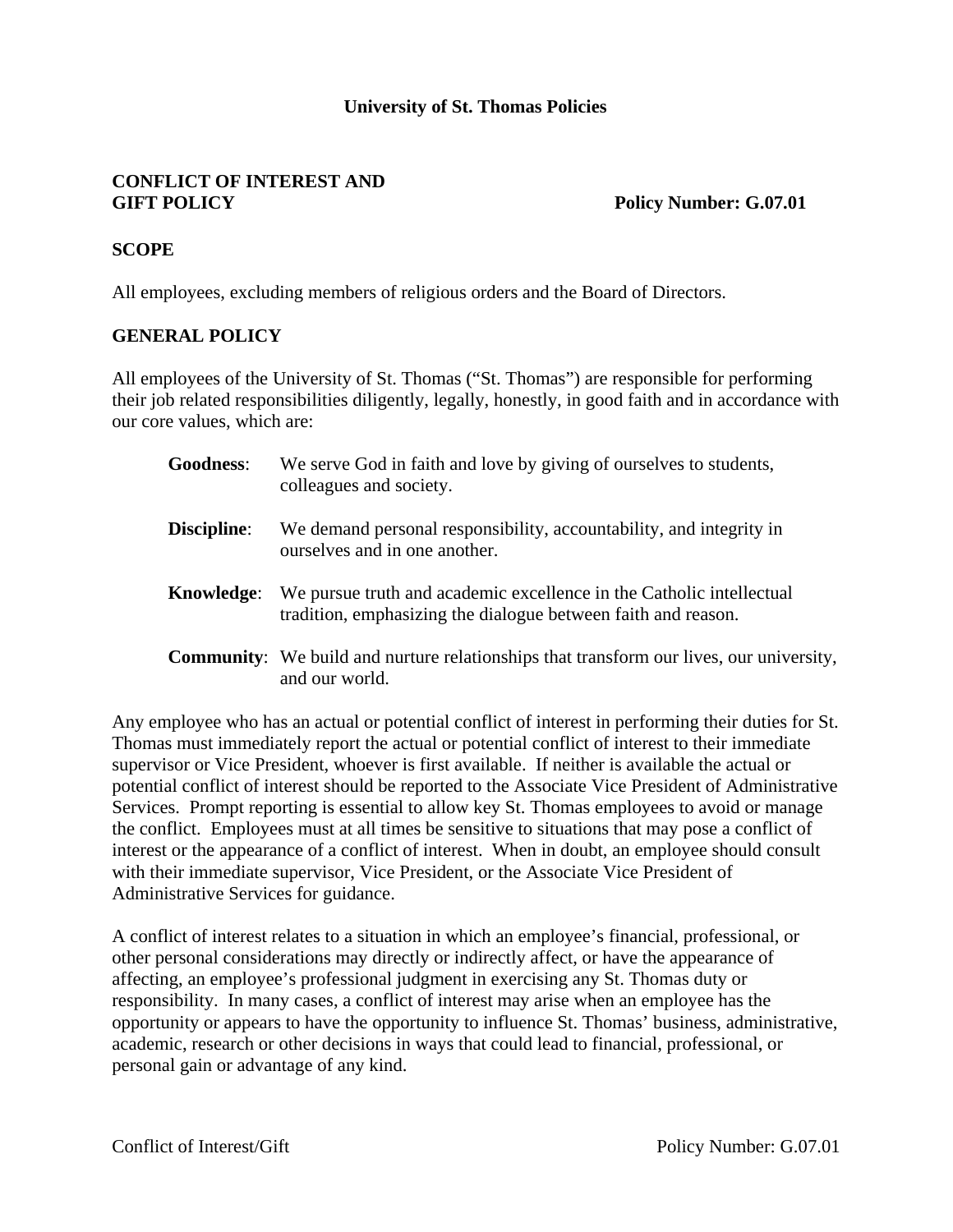As it is the responsibility of the employee to avoid conflicts of interest, they must not be in a position of making or participating in the making of decisions on behalf of St. Thomas if the personal or financial interest of themselves, members of their families or others who they have a personal relationship may be directly affected by the outcome. Employees may not participate in the making of a decision that involves a benefit, monetary or otherwise, for those persons or entities in a personal or professional relationship with the employee, which include the following:

- 1. Persons or entities with a business or professional relationship with the employee;
- 2. Family members, to include a spouse, domestic partner, persons related by blood, adoption or marriage to the employee, persons residing in the same household, or persons involved in an intimate relationship with the employee;
- 3. Any company or entity in which the employee or a person defined in Number 2 above, has an ownership interest of 5% equity or \$10,000, whichever is less;
- 4. Any entity in which the employee serves as an officer, partner, director, or employee; and
- 5. A company or entity with which the employee has a consulting or other business relationship and wants to do business with St. Thomas.

For purposes of this policy the term "relationship" shall be interpreted expansively. This policy is intended to provide general guidance, but the existence of a potential or actual conflict of interest depends on the totality of the facts and circumstances related to a specific situation. Employees with concerns or questions should always err on the side of caution and should at a minimum, seek guidance from their supervisor, Vice President or the Associate Vice President of Administrative Services if they have any questions regarding a possible conflict of interest or knowledge regarding the existence of a conflict of interest.

# **CONFLICTS OF INTEREST ISSUES RELATED TO GIFTS**

#### *Gift to Employee from the University*

- 1. It is not appropriate to spend any St. Thomas funds in recognition of employees for non work-related achievement or events such as weddings, baby showers, housewarming gifts, etc.
- 2. University funds can be used for University wide recognition programs for performance, length of service or retirement awards.
- 3. Gifts and awards related to Number 2 above are taxable and must be reported as additional earnings if their value exceeds the following amounts:
	- a. Cash or gift certificates of any amount (the IRS considers most gift certificates or any savings bond to be a cash equivalent even if the property or service acquired with the gift certificate would normally be excluded);
	- b. Gifts or awards of tangible personal property with a value greater than \$100 (gifts and awards of tangible personal property to employee are "*de minimis*" when awarded infrequently and are not greater than \$100); or

Conflict of Interest/Gift Policy Number: G.07.01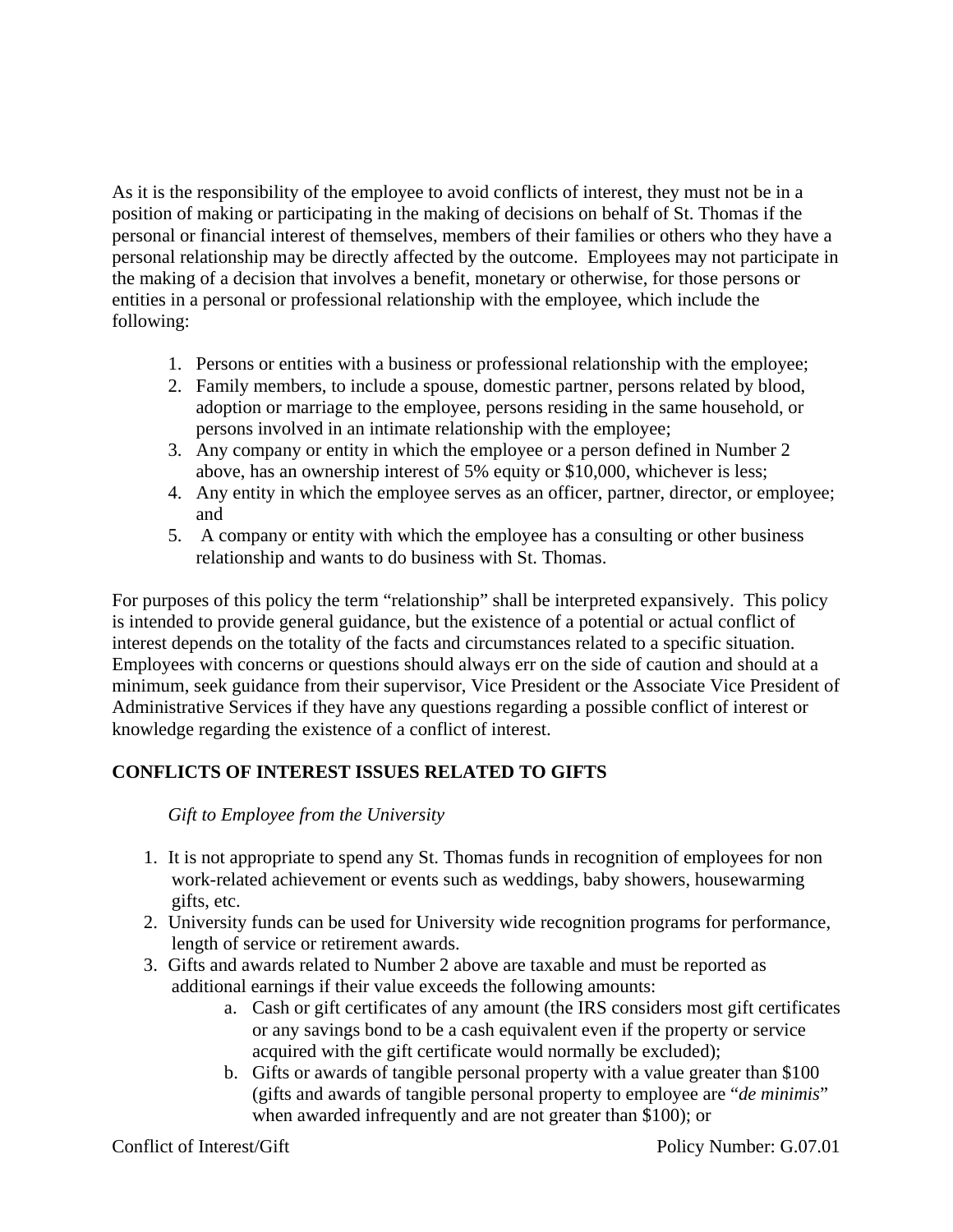c. Gifts or awards of tangible personal property greater than \$400 for a length of service or retirement award (these awards may not be made within the employee's first five years of service or more frequently than ever five years).

- 4. Recognition may take the form of celebratory events such as department-wide luncheons, dinners or parties. Appropriate circumstances for such recognition include:
	- a. To mark the achievement of a major departmental goal;
	- b. To honor an employee in connection with a work-related recognition program;
	- c. To honor an employee that is leaving a department; or
	- d. To honor a retiree.

# **NOTE: Any tangible gifts given in connection with either a – d, should be administered in a consistent manner with Numbers 1 – 3 above, and taxed accordingly.**

# *Gift to Non-Employee on Behalf of the University*

The presentation of a non-cash gift to a non-St. Thomas individual or organization on behalf of St. Thomas is allowed for business purposes. To avoid any appearance of favoritism, no officer or employee should present a gift that appears to be offered because of the position held by the recipient. Only employees with budget approval authority can approve requests to reimburse expenses for non-cash gifts presented on behalf of St. Thomas. This authority may not be delegated and any exception must be approved by the President.

# *Gift to Employee from Vendor*

St. Thomas employees must be particularly aware, in their capacity as an employee, of situations where a conflict may exist between our private interests and official responsibilities. We may not give, offer, or promise anything of value to any vendor, contractor, or other individual for the purpose of receiving favorable treatment. Nor shall St. Thomas employees solicit or accept anything of value from these individuals which may place an individual or department in a compromising position. St. Thomas employees should avoid accepting gifts from vendors unless the gift is truly a marketing token (pen, keychain, coffee mug, etc.) given by a vendor in the normal course of business and has a *de minimus* value (\$50 or less).

Employees may accept ordinary business courtesies, such as accepting tickets to a sporting event, meals or an invitation to an event, if the value is reasonable and not excessive. If a vendor offers to pay for or reimburse an employee for an employee's reasonable cost of transportation, lodging or meals as part of an employee conducting St. Thomas business, the employee should first discuss the situation with their supervisor to ensure there is no actual or apparent conflict of interest involved.